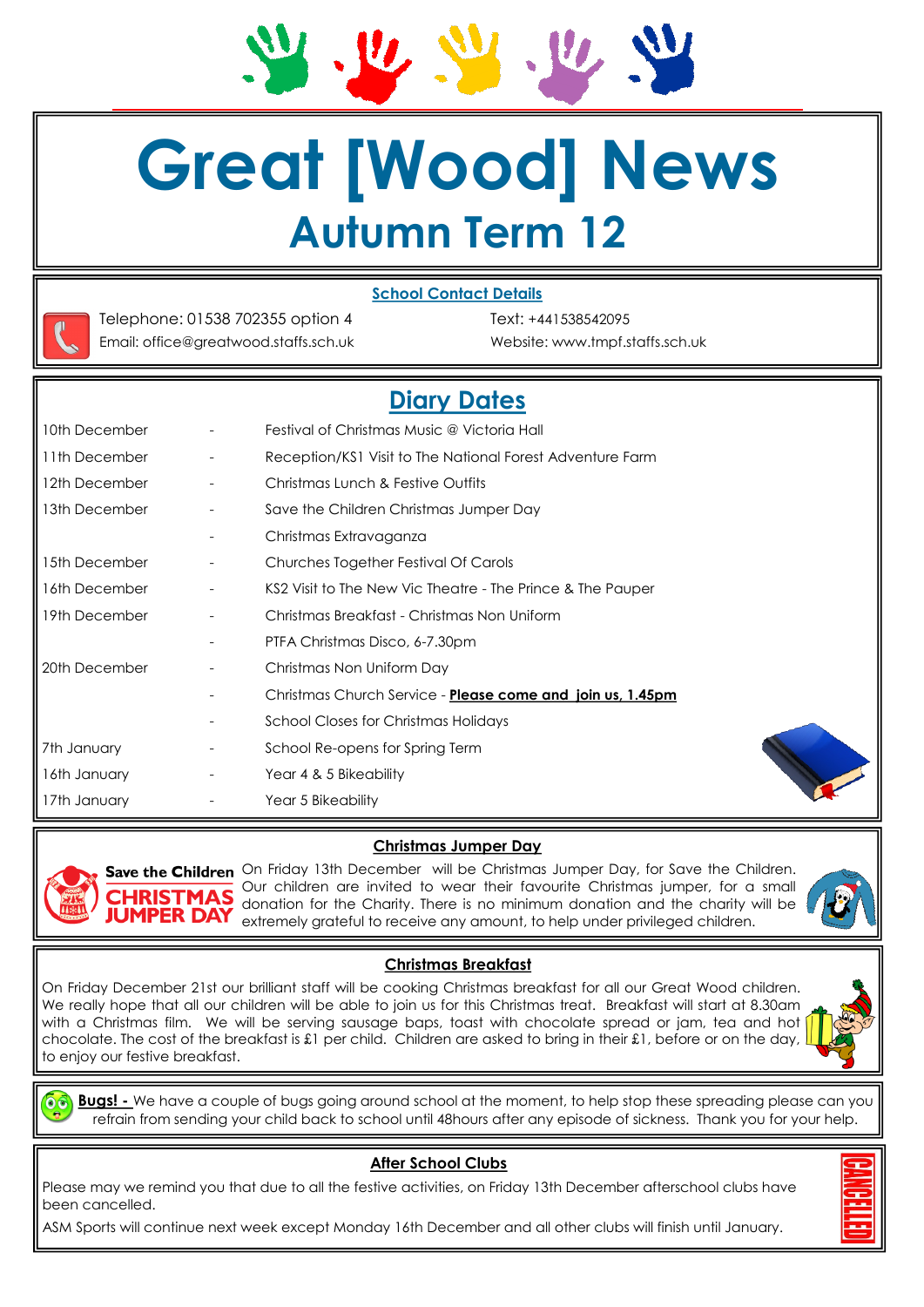# **Community Carol Service**

On Sunday 15th December our Great Wood Choir will be taking part in the community carol service alongside other choirs, accompanied by a band.

The event is at Great Wood Hall at 2pm Entry is free and no tickets are required. All are welcome to come and support our Choir.

Thank you to everyone who attended the PTFA Christmas Bingo on Wednesday.

It was greatly supported as always and we raised an amazing £311 for the PTFA and a fun evening was had by all!



# **Carol Singing**

A selection of pupils have been chosen to represent Great Wood and sing Christmas songs in Morrison's Cheadle, to entertain the shoppers, on Tuesday 17th December.

Please come along and see us!



On Thursday 19th December we will be holding the Christmas Disco, 6.00- 7.30pm.

Entrance is £2 per child which includes a glow band, goody bag and refreshments. Each child will receive a raffle ticket for a chance to win our 'Now CD!'

Please note that all children in reception need to be accompanied by an adult.



#### **Swimming**

Year 5/6 Swimming has now finished. Our Years 3 and 4 children will start swimming on **Tuesday** 7th January 2020. The children will leave for their lesson on **Tuesday** afternoons, so pupils will need to have their swimming kit with them. Swimming caps are available to buy from the school office at a cost of £2. Please note girls will need to wear a one piece costume and boys are not allowed to wear baggy shorts.

# **Nativity Performances**

A superb 'Well Done' to all our Nativity performers. They put on terrific performances and we hope you all enjoyed it as much as we did. Many thanks to all the helpers who helped to make the costumes, props and help children learn their lines!

Your generous donations raised £239.37, which will help towards the props and staging for next years nativity. We would like to extend a huge thank you to all of you!





# **Christmas Extravaganza**

On Friday 13th December we will be having our Christmas Extravaganza. Our doors open at 2pm and we warmly invite you to come and join us. The fun will start with all of our children visiting Santa's grotto and each of them receiving a gift from our very own Great Wood Santa!

The afternoon will include our Great Wood Christmas market, Coffee and mince pies from our Christmas café, our famous lucky jars stall, which this year offers the opportunity to win Smart Watches, Hatchimal Surprise Eggs and a fantastic mystery prize. There will also be a Christmas lucky dip, with some fabulous prizes if you find a lucky ticket, Byatt's Blooms and Bows, Flowers, Avon and other Christmas stalls.

We would like to thank our amazing PTFA for providing all of Santa's presents for our children!

# **Dress up for Christmas!**

There are a selection of non-uniform days before Christmas, which are as follows:

**Thursday 12th December** - for our Christmas lunch, please wear your favourite Christmas outfit to enjoy the festivities.

**Friday 13th December** - Christmas Jumper Day for 'Save the Children', any donation that you can afford will be gratefully received by the charity.

**Thursday 19th December -** Christmas jumpers or outfits just for fun, for our Christmas breakfast.

**Friday 20th December -** Christmas jumpers, outfits, elf hats or tinsel bobbles, just for fun!



# **KS2 Prince And The Pauper**

On Monday 16th December, Key Stage 2 children will be going to see this year's performance, 'Prince And The Pauper' at the New Vic Theatre.

**Reminder: Children will be returning late, this is expected to be approximately 5.15pm.**